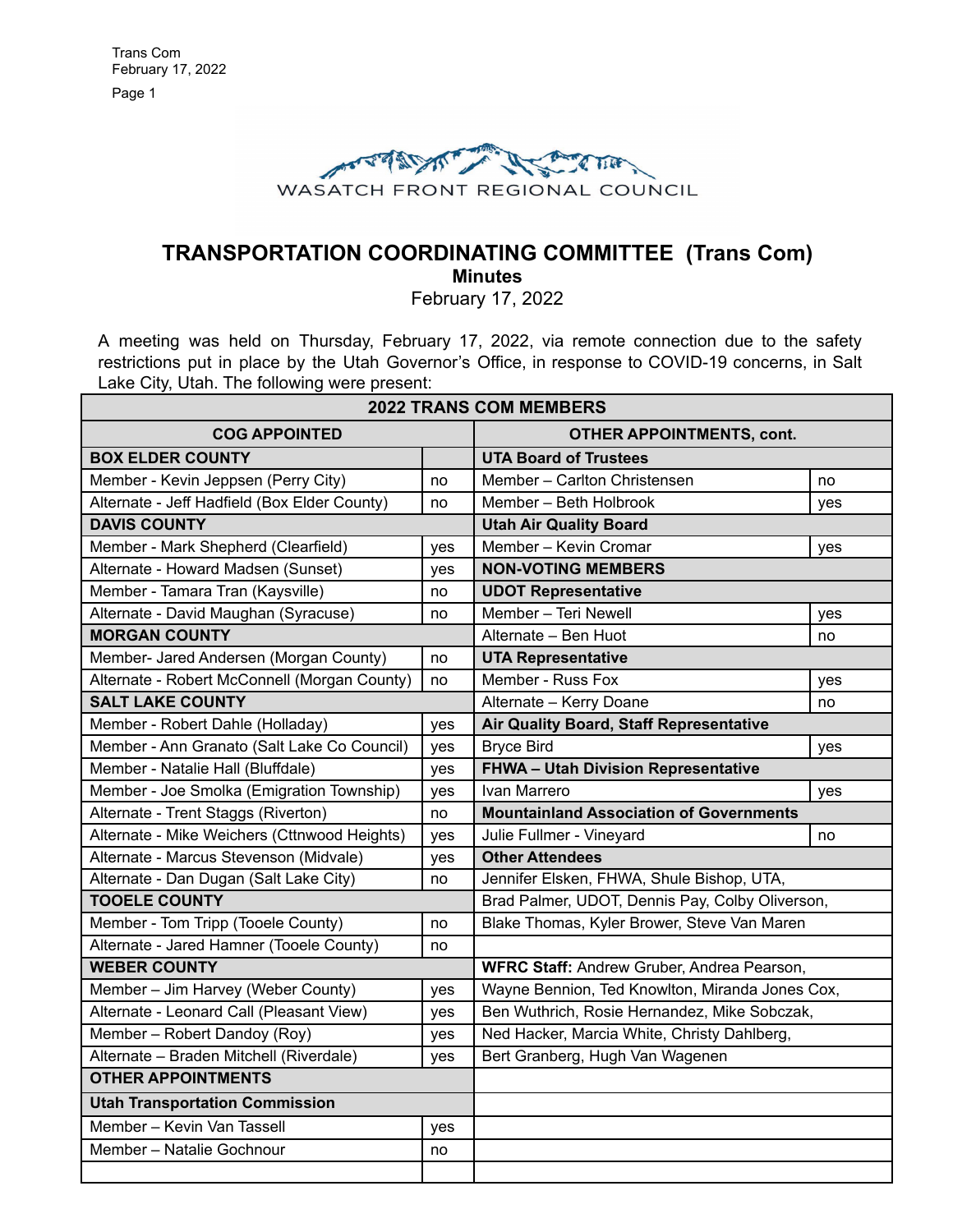#### **1. Introductions and Consent Agenda [00:00:03]**

As Mayor Mark Shepherd, Chair, was delayed, Commissioner Jim Harvey, Vice Chair, called the meeting to order at 2:02pm. Some time was given to new Trans Com Committee members to introduce themselves. **ACTION: [00:02:40]** Commissioner Harvey brought attention to the minutes of the November 18, 2021 meeting and asked if there were any questions or comments. There were none. Councilmember Ann Granato made a motion that the minutes be approved as written. Mayor Howard Madsen seconded the motion, and the voting was unanimous in the affirmative. **[00:30:50]** For the recording, introductions were made, via roll call.

# **2. Chair's Report [00:03:39]**

Miranda Jones Cox, and Andrew Gruber, both with WFRC, provided Council members with an update of the 2022 Legislative Session and its impact on transportation and local government.

#### **3. Public Comment [00:52:54]**

Mayor Shepherd then opened the meeting up for public comments. There were none.

#### **4. Trans Com Roles and Responsibilities and Schedule for 2022 [00:53:20]**

Wayne Bennion, WFRC, reminded members of the background of the Transportation Coordinating Committee (Trans Com) and referred to the current Memorandum of Agreement included in the meeting materials. Mr. Bennion also presented a schedule for Trans Com meetings in 2022. Members were encouraged to review the proposed schedule and provide suggestions about any other issues they would like to discuss.

# **5. Transportation Improvement Program (TIP) [01:01:00]**

# **a. Report on Board Modifications to the 2022-2027 TIP**

Mayor Shepherd reported that since the last meeting of Trans Com, WFRC received requests to modify the current 2022-2027 Transportation Improvement Program (TIP). This modification was approved by the Regional Council at their January meeting and by the Utah Transportation Commission. The group was reminded that if they have any questions or concerns, they can reach out to WFRC Staff.

# **b. ACTION: Board Modifications to the 2022-2027 TIP [01:01:16]**

Mr. Wuthrich then stated that there were new requests received to modify the 2022-2027 Transportation Improvement Program (TIP). This modification requires action from Trans Com and the Transportation Commission but does not require a new air quality conformity analysis or a 30-day public comment period. Mr. Wuthrich briefly discussed each project. **ACTION: [01:19:28]** UTA Board Trustee Beth Holbrook made a motion to approve the resolution to modify the 2022-2027 TIP as requested. Commissioner Jim Harvey seconded the motion, and the affirmative vote was unanimous.

#### **c. Review of Fiscal Year 2021 obligation of federal highway and transit funds [01:20:07]**

Mr. Wuthrich also presented information from a yearly report required by the Infrastructure Investment and Jobs Act (IIJA).. The WFRC staff, with the help of UDOT and UTA, has prepared a report of obligated federal, and local and state match funding during federal fiscal year 2021 (October 1, 2020, through September 30, 2021). For the State of Utah, these federal funds currently represent about twenty percent of the total highway and transit revenues.